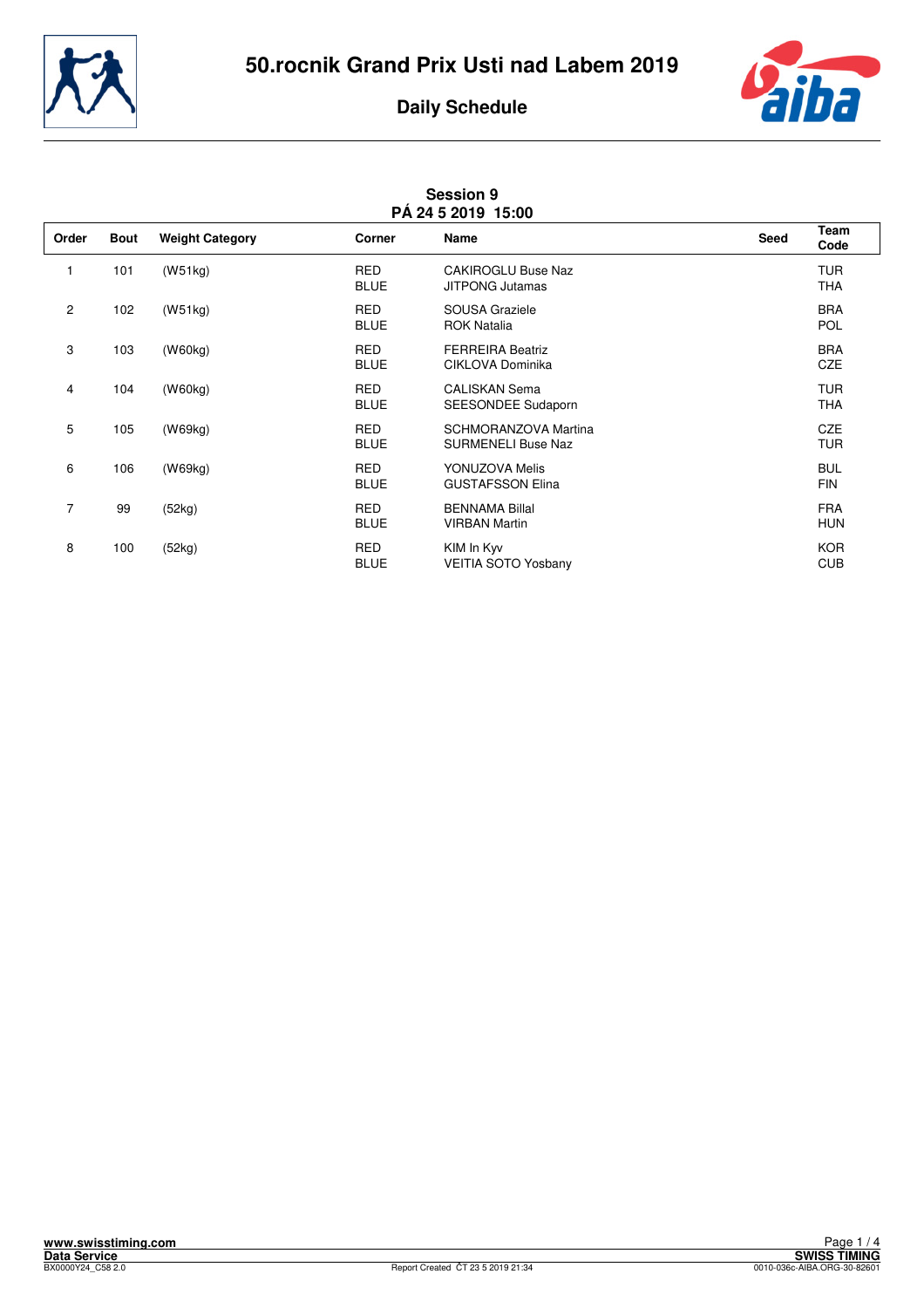



| <b>Session 10</b><br>PÁ 24 5 2019 18:00 |             |                        |                           |                                                             |      |                          |
|-----------------------------------------|-------------|------------------------|---------------------------|-------------------------------------------------------------|------|--------------------------|
| Order                                   | <b>Bout</b> | <b>Weight Category</b> | Corner                    | Name                                                        | Seed | Team<br>Code             |
|                                         | 113         | (W64kg)                | <b>RED</b><br><b>BLUE</b> | <b>LARSSON Linda</b><br>POLEDNIKOVA Natalie                 |      | <b>SWE</b><br><b>CZE</b> |
| $\overline{c}$                          | 107         | (81kg)                 | <b>RED</b><br><b>BLUE</b> | <b>BAZUEV</b> Ibragim<br><b>DAUHALIAVETS Mikhail</b>        |      | <b>GER</b><br><b>BLR</b> |
| 3                                       | 108         | (81kg)                 | <b>RED</b><br><b>BLUE</b> | la CRUZ PERAZA Julio Cesar<br>ALFONSO Dominguez Loren Berto |      | <b>CUB</b><br><b>AZE</b> |
| 4                                       | 109         | (91kg)                 | <b>RED</b><br><b>BLUE</b> | <b>TEIXEIRA Abner</b><br><b>SAVON COTILLA Erislandy</b>     |      | <b>BRA</b><br><b>CUB</b> |
| 5                                       | 110         | (91kg)                 | <b>RED</b><br><b>BLUE</b> | CASTILLO Julio<br><b>HAGAG Ahmed</b>                        |      | ECU<br><b>AUT</b>        |
| 6                                       | 111         | $(+91kg)$              | <b>RED</b><br><b>BLUE</b> | PERO JUSTIZ Dainier Cristian<br>MULLER VOM BERGE Alexander  |      | <b>CUB</b><br><b>GER</b> |
| $\overline{7}$                          | 112         | (+91kg)                | <b>RED</b><br><b>BLUE</b> | SILVA Ramos Joel<br>KIM Do Hyeon                            |      | <b>BRA</b><br><b>KOR</b> |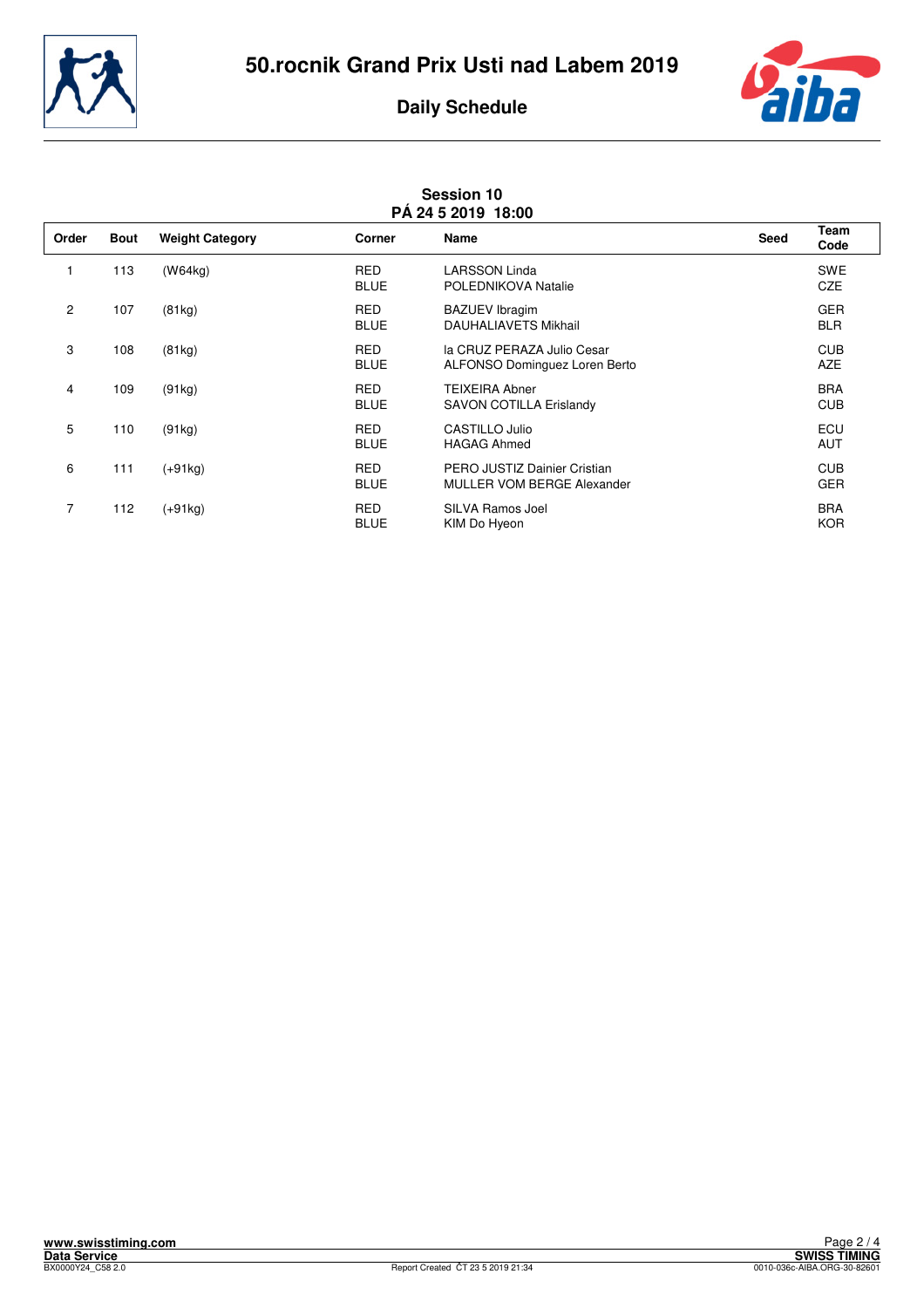



| <b>Session 11</b><br>PÁ 24 5 2019 15:00 |             |                        |                           |                                                   |      |                          |
|-----------------------------------------|-------------|------------------------|---------------------------|---------------------------------------------------|------|--------------------------|
| Order                                   | <b>Bout</b> | <b>Weight Category</b> | Corner                    | <b>Name</b>                                       | Seed | Team<br>Code             |
|                                         | 118         | (W57kg)                | <b>RED</b><br><b>BLUE</b> | <b>KRUK Sandra</b><br>ROMEU Jucielen              |      | <b>POL</b><br><b>BRA</b> |
| $\overline{c}$                          | 119         | (W57kg)                | <b>RED</b><br><b>BLUE</b> | <b>SZLACHCIC Kinga</b><br><b>BRUYEVICH Helina</b> |      | <b>POL</b><br><b>BLR</b> |
| 3                                       | 120         | (W75kg)                | <b>RED</b><br><b>BLUE</b> | KEBIKOVA Viktoryia<br><b>FIGUEIREDO Flavia</b>    |      | <b>BLR</b><br><b>BRA</b> |
| 4                                       | 121         | (W75kg)                | <b>RED</b><br><b>BLUE</b> | <b>DEMIR Sennur</b><br><b>FONTIJN Nouchka</b>     |      | <b>TUR</b><br><b>NED</b> |
| 5                                       | 114         | (57kg)                 | <b>RED</b><br><b>BLUE</b> | <b>ANDRADE Douglas</b><br><b>BASRAN Eric</b>      |      | <b>BRA</b><br>CAN        |
| 6                                       | 115         | (57kg)                 | <b>RED</b><br><b>BLUE</b> | <b>ROCHA Carlos</b><br>KISTOHURRY Samuel          |      | <b>BRA</b><br><b>FRA</b> |
| $\overline{7}$                          | 116         | (B63kg)                | <b>RED</b><br><b>BLUE</b> | CRUZ GOMEZ Andy<br><b>SUBKHANKULOV Artur</b>      |      | <b>CUB</b><br><b>RUS</b> |
| 8                                       | 117         | (B63kg)                | <b>RED</b><br><b>BLUE</b> | <b>MAIETTA Francesco</b><br>SOMCHAY Wongsuwan     |      | <b>ITA</b><br><b>THA</b> |